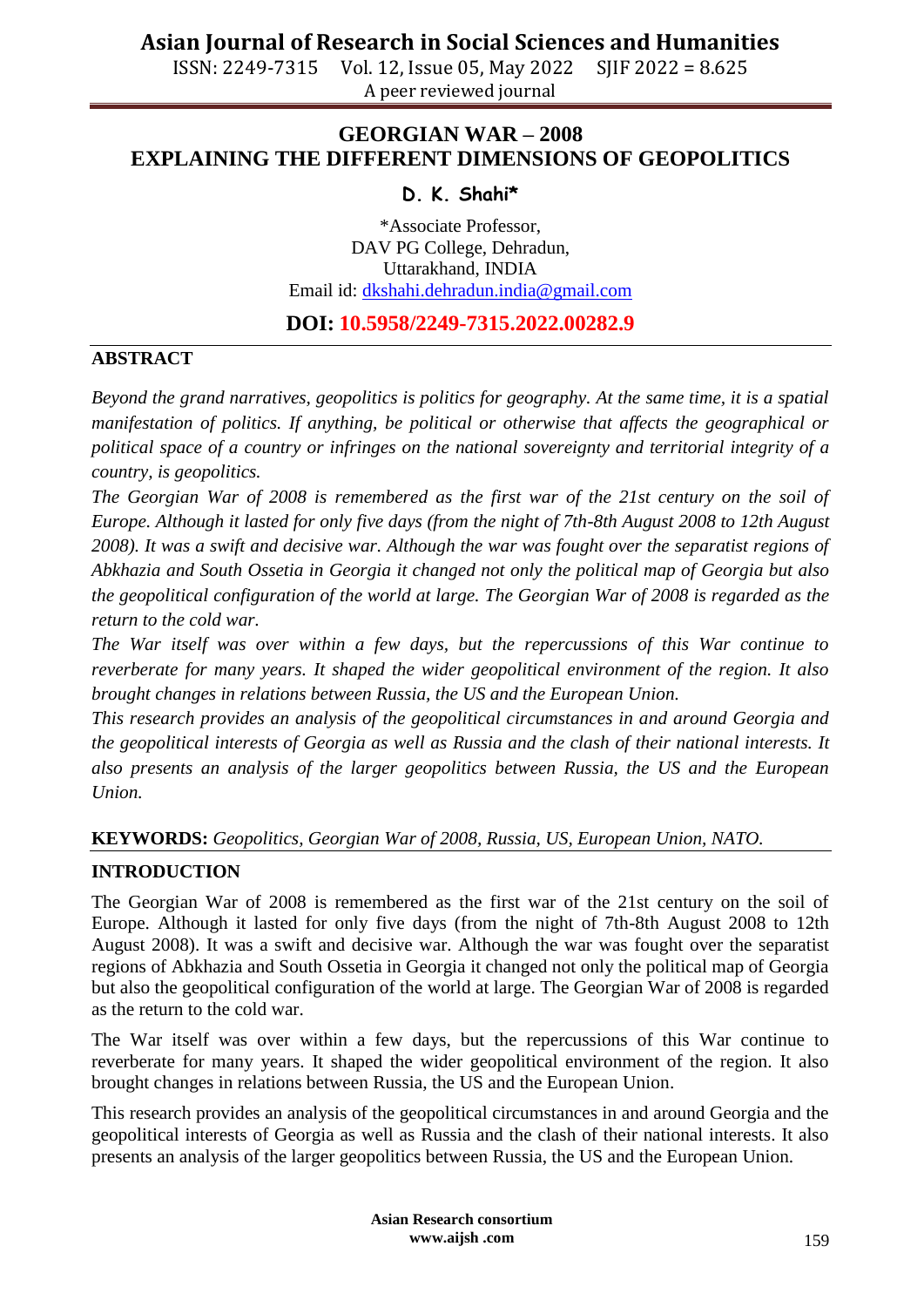ISSN: 2249-7315 Vol. 12, Issue 05, May 2022 SJIF 2022 = 8.625 A peer reviewed journal

#### **Dimensions of Geopolitics**

Beyond the grand narratives, geopolitics is politics for geography. At the same time, it is a spatial manifestation of politics. If anything, be political or otherwise that affects the geographical or political space of a country or infringes on the national sovereignty and territorial integrity of a country, is geopolitics. The glossary of geopolitics also consists of political processes such as the disintegration of a country or the unification of countries. As the consequences of these processes affect the (political) geography, these all are nothing but geopolitics.

Geopolitics is the spatial implication of politics (international relations). Territorial expansion of a country or an alliance of countries is inescapably spatial and therefore, geopolitics. It has both politics and geography in itself. The politics of occupying, controlling and protecting territorial spaces and resources thus, might be called geopolitics. In a similar vein encroachment in others territories (and sometimes in the sphere of influence) has commonly been treated as geopolitics. It is inscribed within geography and it proceeds through geopolitics.

Geopolitics is related to the desire and need to control geographical entities. The dictionary of geopolitics, therefore, combines political phenomena such as colonization and decolonization or neo-colonization. Nothing is new in this. The expansion of its influence and its spatial reach is geopolitics. The spatial imaginations of countries are the root of these phenomena.

With all empirical insights, territorial conflict reflects the nature and the character of geopolitics. If conflict over the contested territory is geopolitics, then, the post-conflict occupation is also geopolitics. Geopolitics also includes intervention in others' internal affairs (under the pretext of anything). Going by the same logic, then, the regime-change is also geopolitics. Such intervention is characterized as the new invention of geopolitics. Fermenting revolutions such as Colour Revolutions are geopolitics in a new incarnation.

Geopolitics is the pursuit of national interests. At the same time, conflict of interest is inherent in geopolitics. Broadly speaking, therefore, geopolitics is the response to a challenge or crisis. Protecting and advancing the goals and interests of a country or a group of countries is also geopolitics. All attempts to define and achieve security of respective areas of interest drive geopolitics. Spatial expansion and containment are also geopolitics. Geopolitics is also the defensive response to domination and exploitation. Every politics of security (including armament and disarmament) is geopolitics.

IR cannot be understood or analysed without addressing the geopolitics. It is the defining aspect of international relations. It is also about forming alliances. Dominance (be it economic or military) is the ability to make others whatever is desired, either by threat, sanctions or through manipulation. As a consequence, these politics are defined as geopolitics.

The deepening of the conflict in Georgia and the growing tensions between Russia, the US and the EU present different dimensions of geopolitics. There is a clear link between the expansion of NATO and the enlargement of the EU eastwards and the Russian aggression in Georgia. Threatened by the loss of its vital interest, Moscow had to take drastic measures. The rest of the things are part of the geopolitics of the region.

#### **Ethnogeopolitical Landscape of Georgia and Conflicts**

Georgia is a small country in the Caucasian region. It is located between Turkey and Russia. It also borders Armenia and Azerbaijan. Geographically it is situated in a very strategic location. It controls much of the Caucasus region and routes through them. Over the centuries, it has remained the object of rivalry between Persia, Turkey and Russia. It was eventually annexed by Russia in the 19th century. In 1991, after the disintegration of the Soviet Union, Georgia emerged as an independent country. But since then, the country has had a troubled existence. Ultimately, Georgia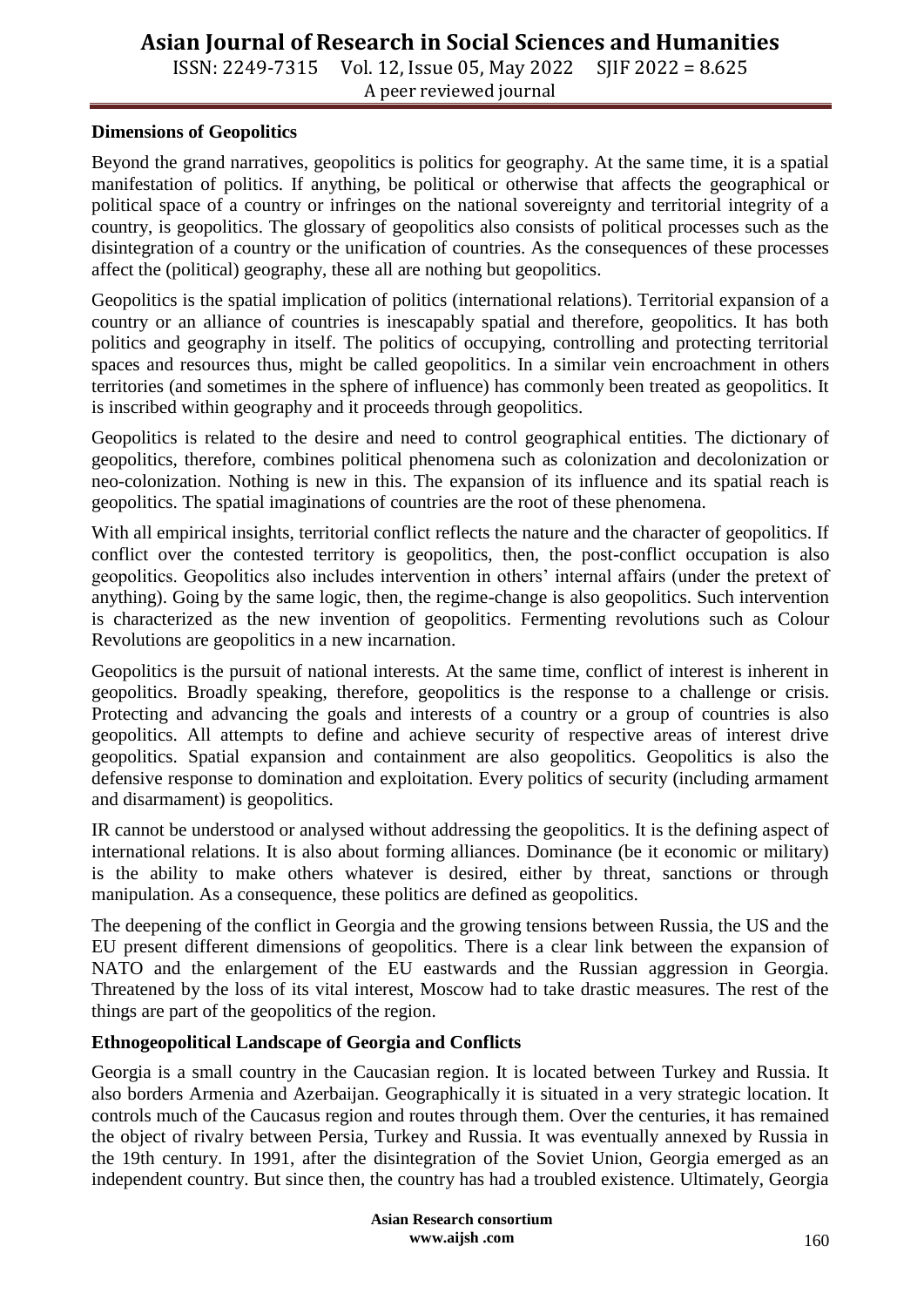ISSN: 2249-7315 Vol. 12, Issue 05, May 2022 SJIF 2022 = 8.625 A peer reviewed journal

witnessed a war with Russia in 2008.

The conflict between Russia and Georgia was centred on Abkhazia and South Ossetia. It was the product of the ethnogeopolitical landscape of the (South) Caucasus. This landscape has more than 80 ethnic communities. Georgians, Armenians, Russians, Abkhaz and South Ossetians are the largest and politically most significant ethnic communities in this region. The Georgian region of the (South) Caucasus has witnessed many violent ethnic conflicts since 1988. These conflicts were the result of increasingly aggressive Georgian nationalism which was witnessed during, and after, the dying days of the Soviet Union.

The roots of conflict between Georgia and South Ossetia goes deep in history. South Ossetians are accused of taking the side of Moscow when the Red Army invaded Georgia in the early 1920s. After the creation of the Soviet Union, South Ossetia became an autonomous oblast (province) of the Georgian Soviet Socialist Republic (Gregory Hafkin, 2010). During the early 1990s, after the disintegration of the Soviet Union, Georgia proclaimed its independence. But it remained politically and ethnically divided. Considering their existence and survival as distinct ethnocultural communities Abkhazian and South Ossetians were not in the favour of their inclusion in Georgia (as an independent political entity). Abkhaz and South Ossetians wanted to preserve their separate identity and political autonomy therefore they wanted to remain within the Soviet Union.

Since the beginning of the 1990s both Georgians and South Ossetians viewed their neighbours with suspicion. South Ossetians saw remaining in Georgia as threatening their survival, whereas Georgians saw Ossetia as a geopolitical tool of Moscow in undermining the sovereignty of Georgia (Gregory Hafkin, 2010). The subsequent years of the 1990s witnessed the rise of a separatist movement in South Ossetia. The other region, Abkhazian also witnessed similar political and ethnic relations with Georgia.

The existence of separatism in territories of Abkhazian and South Ossetia within Georgia represented one of the most serious threats to the security and stability of the country. Georgia has frequently accused Russia of supporting separatism and seeking to undermine the sovereignty of Georgia.

After flashes of violence, in late 1991 a peace agreement was signed between Georgia and South Ossetia in 1992 and the Moscow agreement was formalized between Georgia and Abkhazia in 1994. It prompted the deployment of a Peacekeeping Force within the conflict zone of Georgia. (Abkhazian and South Ossetia have, since then, maintained an autonomous existence away from Georgia.) This ethnogeopolitical conflict precipitated in the Russian and Georgian war.

#### **Frozen Conflicts and Russian Geopolitics**

Since the end of the 20th century and the beginning of the 21st century, the Russian geopolitics could be seen as an attempt of the reunification of Russian lands and Russian souls. It resembled with the idea of German reunification in 1990. Although it failed to materialize but it shaped the geopolitics of Russia. The creation of frozen conflicts with unresolved ethnic problems (and border disputes) over the territory of newly independent countries (of the erstwhile Soviet Union) could also be interpreted from the perspective of geopolitics.

Situated between Russia and Eastern Europe, the Caucasus region has historically served as a buffer between Russia and the West. Soon after the disintegration of the Soviet Union, Georgia has taken a strong pro-Western direction. It has a strong desire to join the EU and NATO. Since the early 1990s, Georgia sought to intensify ties with NATO (James Nichol, 2009). Therefore, it has even closely cooperated with NATO since 1992. Georgia joined the Partnership for Peace (PFP) program of NATO in 1994. It declared that it aspired to eventual NATO membership at the NATO Summit in Prague in November 2002 (James Nichol, 2009). As the ambitions of Georgia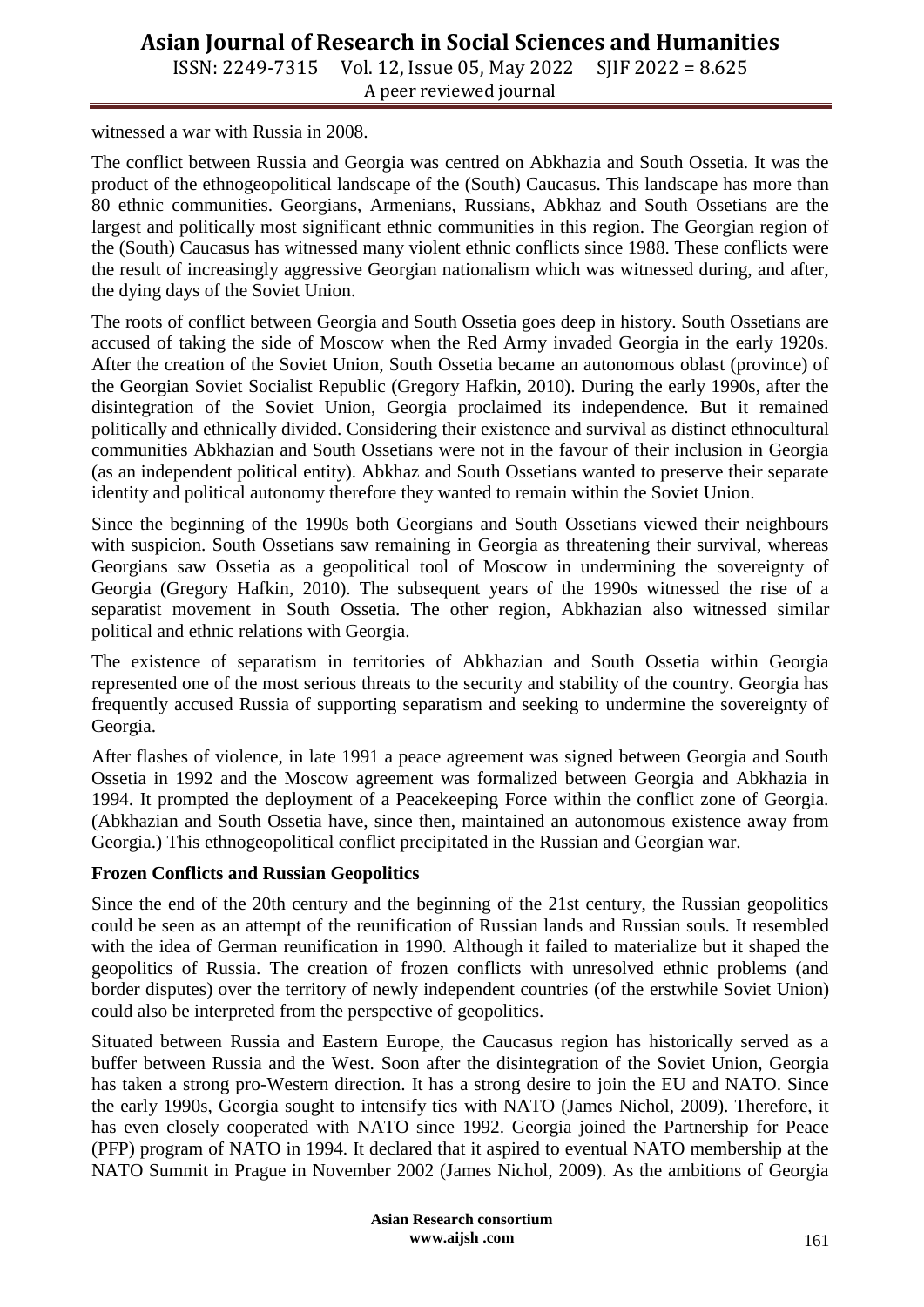ISSN: 2249-7315 Vol. 12, Issue 05, May 2022 SJIF 2022 = 8.625 A peer reviewed journal

to draw closer to Europe and the transatlantic community have grown, its relations with Russia have deteriorated (Kornely K. Kakachia, 2010). The pro-western and anti-Russian aspirations of Georgia were particularly alarming for Russia. With the incorporation of Georgia into the EU and NATO, the so-called buffer area between Russia and the West will disappear. Then the EU and NATO will come close to the borders of Russia itself. This is the main security concern of Russia.

For centuries, Russian security is premised on the ability of the country to keep the West (the EU and NATO) at a distance and to dominate its immediate neighbourhood. Therefore, the Russian geopolitics was directed towards its attempts to stop Georgia to join the EU and NATO. Some scholars believe that frozen conflicts over the territory of Georgia acted as a deterrent in Georgian efforts to seek membership of the EU and NATO. The resolution of the frozen conflicts could have made it easy for Georgia to move closer to the West. Therefore, Russia had little interest in a resolution of the conflicts in South Ossetia and Abkhazia.

Georgia witnessed Rose Revolution in 2003. The revolution changed the geopolitical balance of the equation. It established a government that was supportive of the idea of inclusion of Georgia in NATO and the EU. In his first days in power after the Rose Revolution of 2003-04, Saakashvili (president of Georgia) pledged to re-establish the territorial integrity of the country before the end of the first (five-year) term of his office. His intention was the restoration of Abkhazia and South Ossetia into Georgian territory. (Ivan Krastev, 2008)

Russia was comfortable with the status of the frozen conflicts in South Ossetia and Abkhazia. The aspiration of Georgia to join the EU and NATO was blocked (at least temporarily) by the frozen conflicts.

#### **Other Dimensions of Geopolitics**

Geopolitics is politics for the control or command over geography. Every attempt to control or command geography (territory and its resources) leads to geopolitics. It is believed that the conflict over territory and resources and competition over control of trade between countries has always been the cause of war. Due to its strategic location at the crossroads of Europe and Asia, the larger Caucasus region, in general, and Georgia, in particular, has always been important for foreign trade. Its strategic location (and control over that location) was the main cause of conflict between Russia and the West. Thus, the geopolitics to control the resources of the Caucasus and the Caspian Sea and the trade routes across the Black Sea became the source of instability in the Caucasus region. As a result of increasing engagement between Russia, the US and the European Union, the region witnessed a rise in tension in Georgia and elsewhere.

The attacks on America on 9/11, enhanced the importance of the South Caucasus for American security. In the post 9/11 situation, Georgia acquired an even greater geopolitical value for monitoring and securing the US interest in their operations in the greater Middle East and Afghanistan. Flight over Caucasus became a vital component of the ongoing military operations of both US and the NATO (Svante E. Cornell, 2007). Therefore, the US unconditionally supported the request of Georgia for membership of NATO. The security and military cooperation between the US and Georgia were of great concern for Russia. Joint exercises of the American and Georgian military have already become commonplace. The United States has also committed itself to provide Georgia with military planning and training assistance (Kornely K. Kakachia, 2010). With the increasing nearness of Georgia, NATO has gained a valuable ally in the Caucasus. Georgian troops have been even deployed in several crisis management missions of NATO.

Georgia has cooperated with NATO since 1992 and declared its intention to become a member of NATO at its Prague Summit in 2002. Since then, it has been working closely with the Alliance and has constantly shown its interest in associating with the West. This was further indicated by the resolution to render support for the membership of Georgia (Schulze, 2009). The European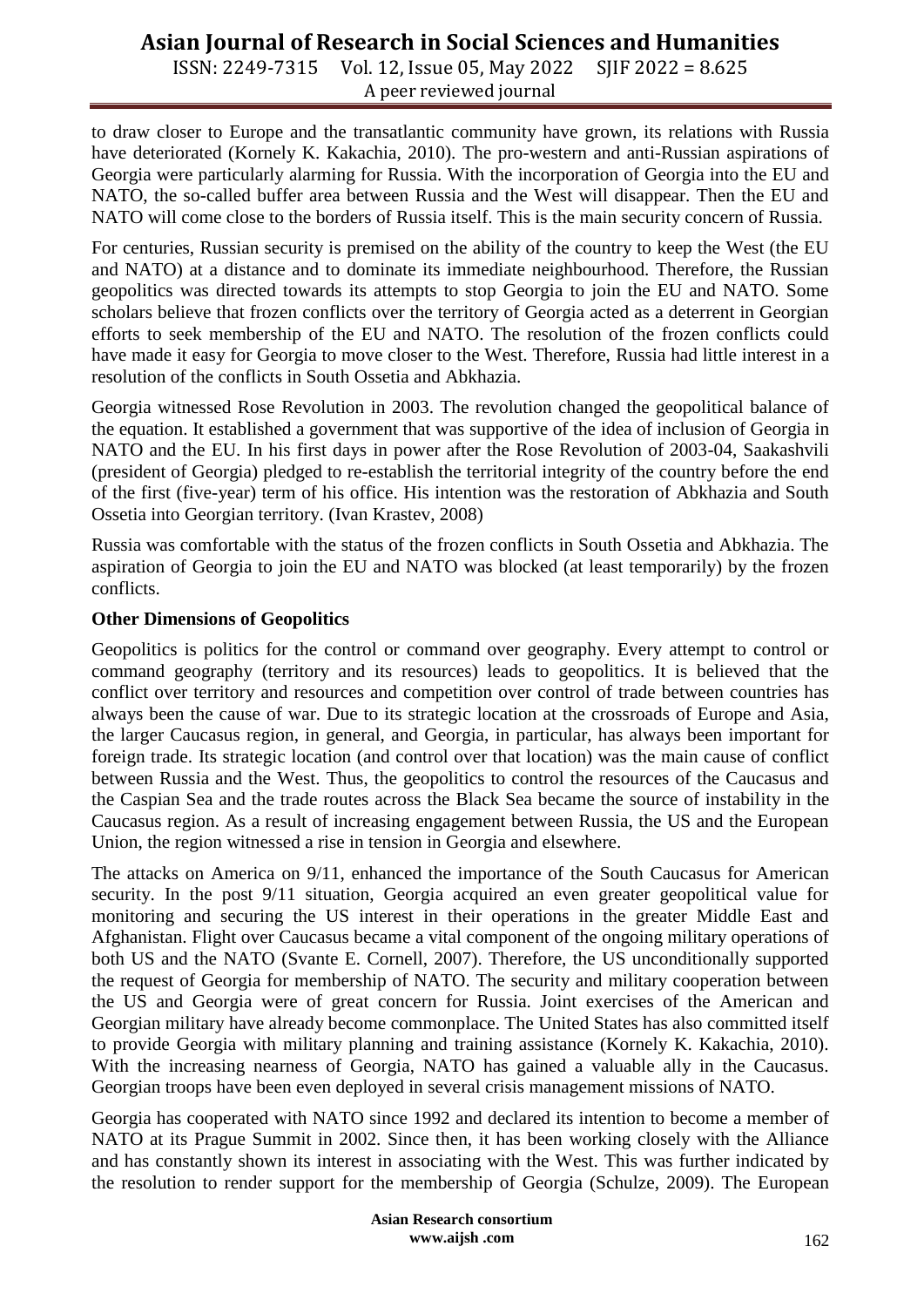ISSN: 2249-7315 Vol. 12, Issue 05, May 2022 SJIF 2022 = 8.625 A peer reviewed journal

Neighbourhood Policy (ENP) and the Eastern Partnership (EP) have further eased the inclusion of Georgia. NATO agreed to grant membership to Georgia at the Bucharest Summit in 2008. The nearness of Georgia with the EU and NATO has troubled its relations with Moscow.

The expansion of NATO and the EU towards the western borders of Russia was a direct attempt of encirclement of Russia. NATO and the EU were seen as threats to Russian security. It was difficult for Russia to tolerate the encirclement by NATO and the EU. Building closer ties with Europe in general and NATO, in particular, was provocative for Russia. The war in Georgia in August 2008 was a retaliatory move to stop the encirclement of Russia.

Besides these circumstances, Georgia is situated on an important transportation corridor. In strategic terms, Georgia plays a crucial role in linking the Caspian Sea with the West. The control over Georgia allows the development of an east-west contact between Europe and the Caspian in terms of energy transportation (Svante E. Cornell, 2007). Ever since the US discovered the strategic relevance of Georgia as a transit country for transportation of energy, its geostrategic significance acquired a new meaning. To fulfil the demand for easy access to the energy resources of the Caspian Sea, the Baku-Tbilisi-Ceyhan pipeline became operative in 2005. It was an encroachment on the geoeconomic interests of Russia. All these circumstances shaped the future geopolitics of the Caucasus and the relations between Russia and the west.

There were few other important catalyzing events that led to the Georgian war of 2008. It included the recognition of the independence of Kosovo by the US and most of the countries of the EU. The other incident included the Bucharest Summit of NATO in 2008. In this summit, the alliance promised that Georgia and Ukraine would someday become members of NATO. For Russia, both of these incidents were challenges to the Russian dominance in the region. Russian response in Georgia is regarded as counter geopolitical manoeuvring. The Russian countermove was crucial in precipitating this situation.

In its pursuit of the ultimate goal of global dominance, the US pushed NATO further eastward toward the borders of Russia (Herbert P. Bix, 2008). America poured huge money and armaments into Georgia. It also invested in the training of the Georgian army. All these activities paved the way for the August war. It also brought in a dangerous new era of rivalry between Russia and the US that is called as the return of the cold war (Gerard Toal, 2008).

Fig-1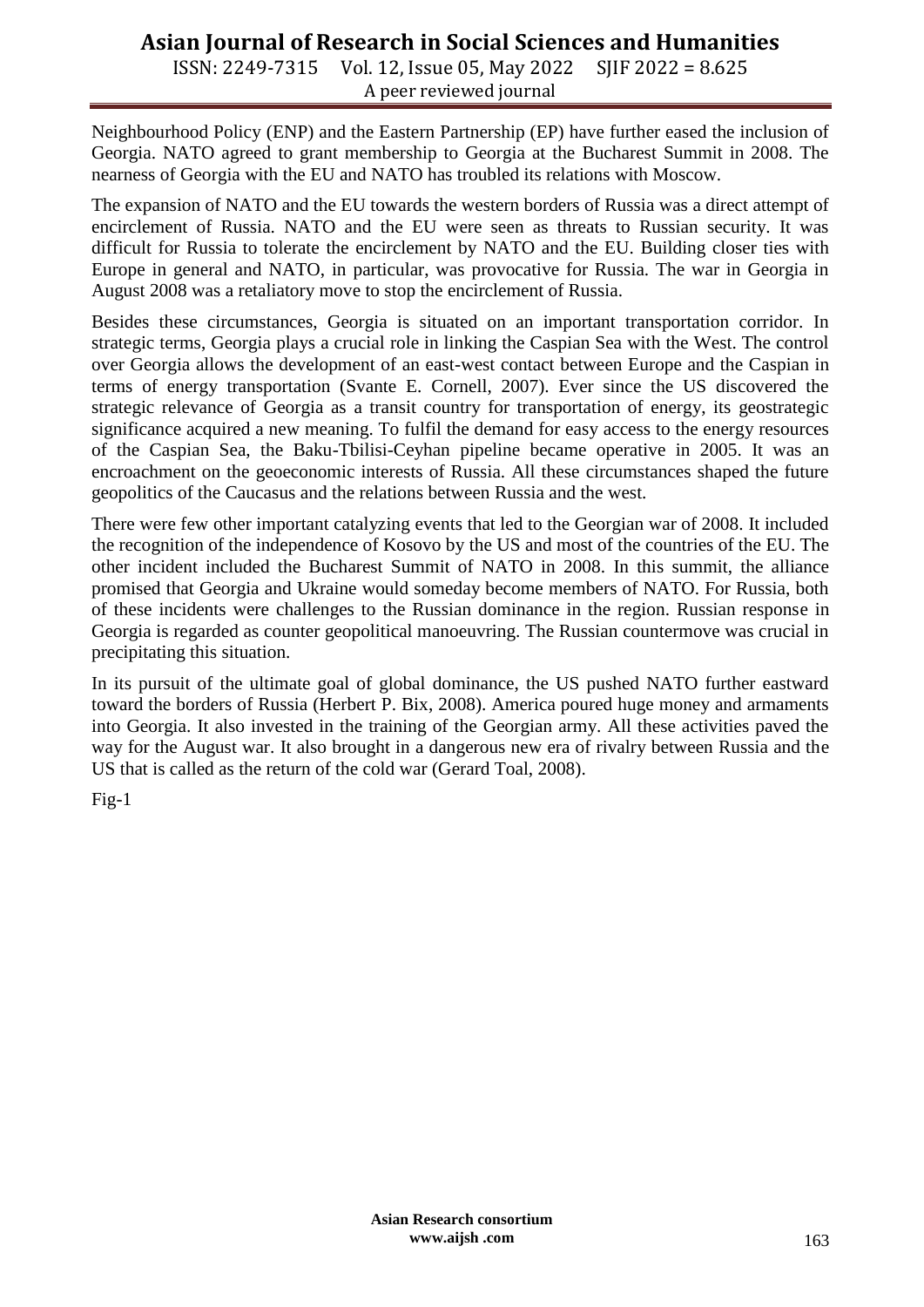ISSN: 2249-7315 Vol. 12, Issue 05, May 2022 SJIF 2022 = 8.625 A peer reviewed journal



**Georgian War of 2008**

The Russian intervention in Georgia was the first-ever use of military force against a sovereign country (Karagiannis, 2012) in Europe in the 21st century. A situation of conflict (low warfare) on provocations erupted into a full-blown military conflict. Initially, Tbilisi had plans to recapture South Ossetia with its capital Tskhinvali. Georgia had intended to reintegrate what had by then become a Russian dependency and an outpost of Russia, back into Georgia proper. In the war on South Ossetia, the forces of Georgia pushed forward to conquer Zkhinvali, the capital of South Ossetia and blocked the strategically important Roki-Tunnel. It was intended to stop the Russian troops to enter in the war zone. Both aims were not achieved. The Russian military intervened hours after the Georgian military offensive and the Russian troops pushed the Georgian army back (Schulze, 2009).

The exact nature of the start of the August 2008 war is uncertain, Georgia claimed that at first, the Russian regiment crossed into South Ossetia, while Russia responds that this was part of the normal movements related to the peacekeeping operation. On August 8 President Dmitry Medvedev said in a statement that on August 7, 'Georgian troops committed what amounts to an act of aggression against Russian peacekeepers and the civilians in South Ossetia' (Gregory Hafkin, 2010). The Russian military entered South Ossetia only after Saakashvili ordered an attack on Tskhinvali, the capital of South Ossetian. By August 10 the war involved not just South Ossetia but also areas of Georgia outside the disputed region. Georgia claims that Russia even dropped bombs on Gori and the capital of Tbilisi.

The Russian military campaign lasted 5 days until the parties reached a preliminary ceasefire

**Asian Research consortium www.aijsh .com**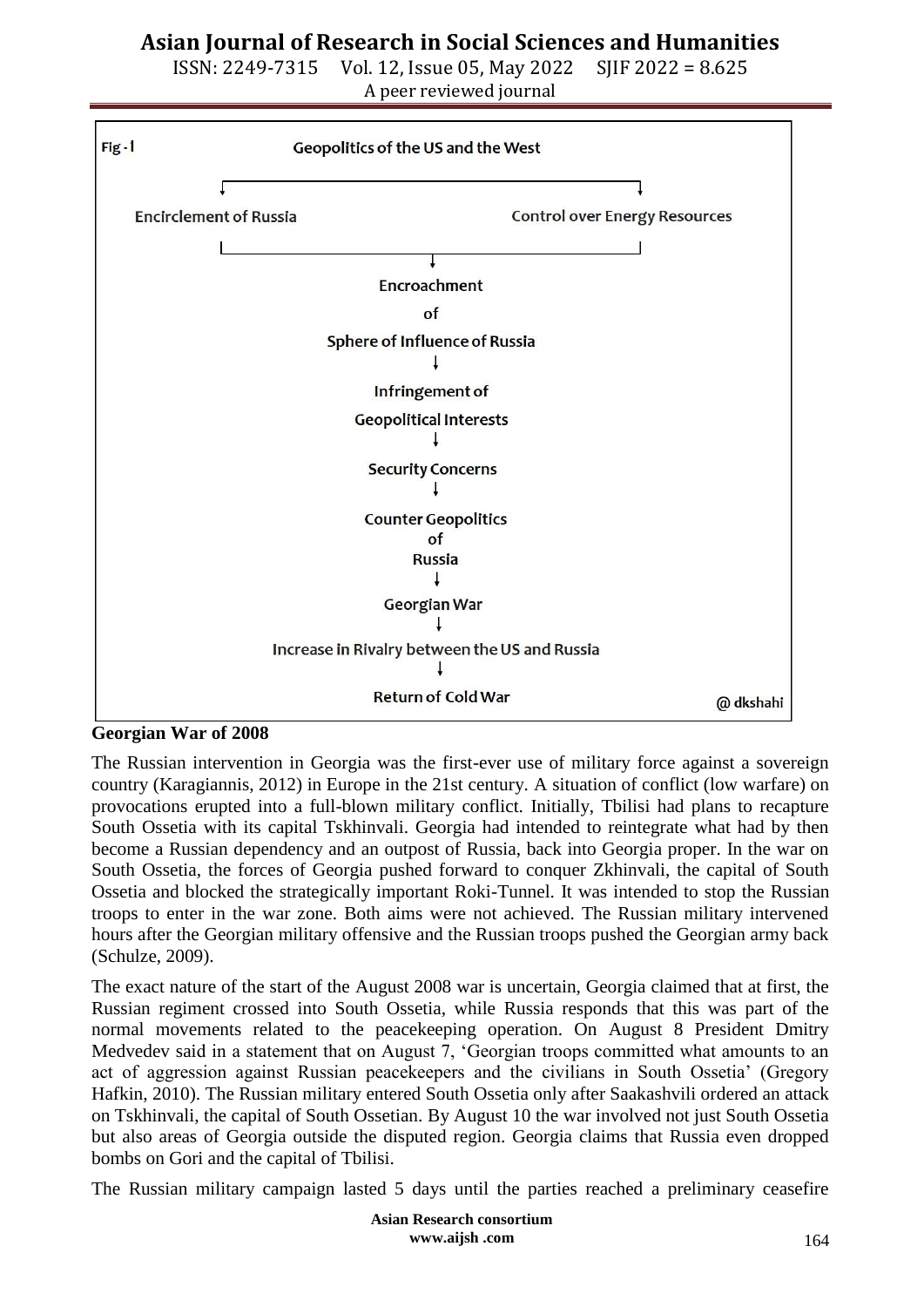ISSN: 2249-7315 Vol. 12, Issue 05, May 2022 SJIF 2022 = 8.625 A peer reviewed journal

agreement on 12th August 2008. The European Union (EU), led by the French presidency, mediated the ceasefire. After signing the agreement, Russia pulled most of its troops out of uncontested Georgian territories but established buffer zones around Abkhazia and South Ossetia (Cohen and Hamilton, 2011). At the end of August 2008, the then Russian President, Dmitry Medvedev signed and ratified a declaration, announcing South Ossetia and the other separatist region, Abkhazia, as sovereign states. By December 2008, bilateral security and cooperation agreements were concluded, allowing Russian troops to be stationed in South Ossetia and Abkhazia (Schulze, 2009). It turned South Ossetia into a military protectorate of Russia. Russian decision to recognize the independence of Abkhazia and South Ossetia (Svante E. Cornell, 2008) is simple geopolitics. It was a deliberate change in the geopolitical landscape of the Caucasus.

The incident of August 2008 caused concern among Western countries. They interpreted the Russian response to the Georgia military strikes on South Ossetia as an act of unwarranted aggression (Gregory Hafkin, 2010). Naturally, the incident on 8th, August 2008 marked a radical change in international politics in and around the Caucasus.

The purpose of this geopolitical move was not merely directed to South Ossetia or even Abkhazia but it was directed towards Georgia also. It constituted the first military aggression of Moscow against a neighbouring country since the invasion of Afghanistan in 1978. It took place, against a country which was on the track of being integrated with NATO (Svante E. Cornell, 2008).

Some scholars have even come to realize that the Georgian war of 2008 may be the most significant challenge to European Security since the end of the Cold War. It is therefore of particular importance.

#### **Remapping the Geopolitical Landscape**

The Georgian war of 2008 is regarded as the greatest crisis in the Russian relationship with the West. The US condemned the attack on the sovereign territory of Georgia. America regarded the military operation of Russia as a violation of the sovereignty and territorial integrity of Georgia. In the opinion of the US, it was a contravention of international law. It was also against the UN Charter and the Sochi Agreement of 1992 that governed the conduct of Russian peacekeepers in . . . South Ossetia.

The Georgian war of 2008 was the first war in Europe of the present century. It brought into focus the aggressive policies of US and NATO since the collapse of the Soviet Union. The search for causes of the Georgian conflict also brought to the fore the American quest for unchallengeable, global military dominance. it required America to establish military bases at strategic places around the world. The most notable among these was the military encirclement of Russia and the planned U.S. anti-ballistic missile deployments in Poland and the Czech Republic.

By invading Georgia in 2008 and recognizing the separatist regions of Georgia as independent geopolitical entities, Russia secured its footholds in Georgia. One of the obvious motivations for this action was to compel NATO to think harder about its plans for future enlargement.

On the other hand, the Russian aggression exposed the inability of the west to prevent Russia from moving aggressively to restore its dominance over the territory of the former Soviet Union.

### **REFERENCES**

Cohen and Hamilton, 2011, The Russian Military and the Georgia War: Lessons and Implications, The Strategic Studies Institute, ERAP Monograph, ISBN 1-58487-491-0

Gerard Toal, 2008, Russia's Kosovo: A Critical Geopolitics of the August 2008 War over South Ossetia, Eurasian Geography and Economics, 2008, 49, No. 6, DOI: 10.2747/1539-7216.49.6.670

Gregory Hafkin, 2010, The Russo-Georgian War of 2008, Boston University International Law